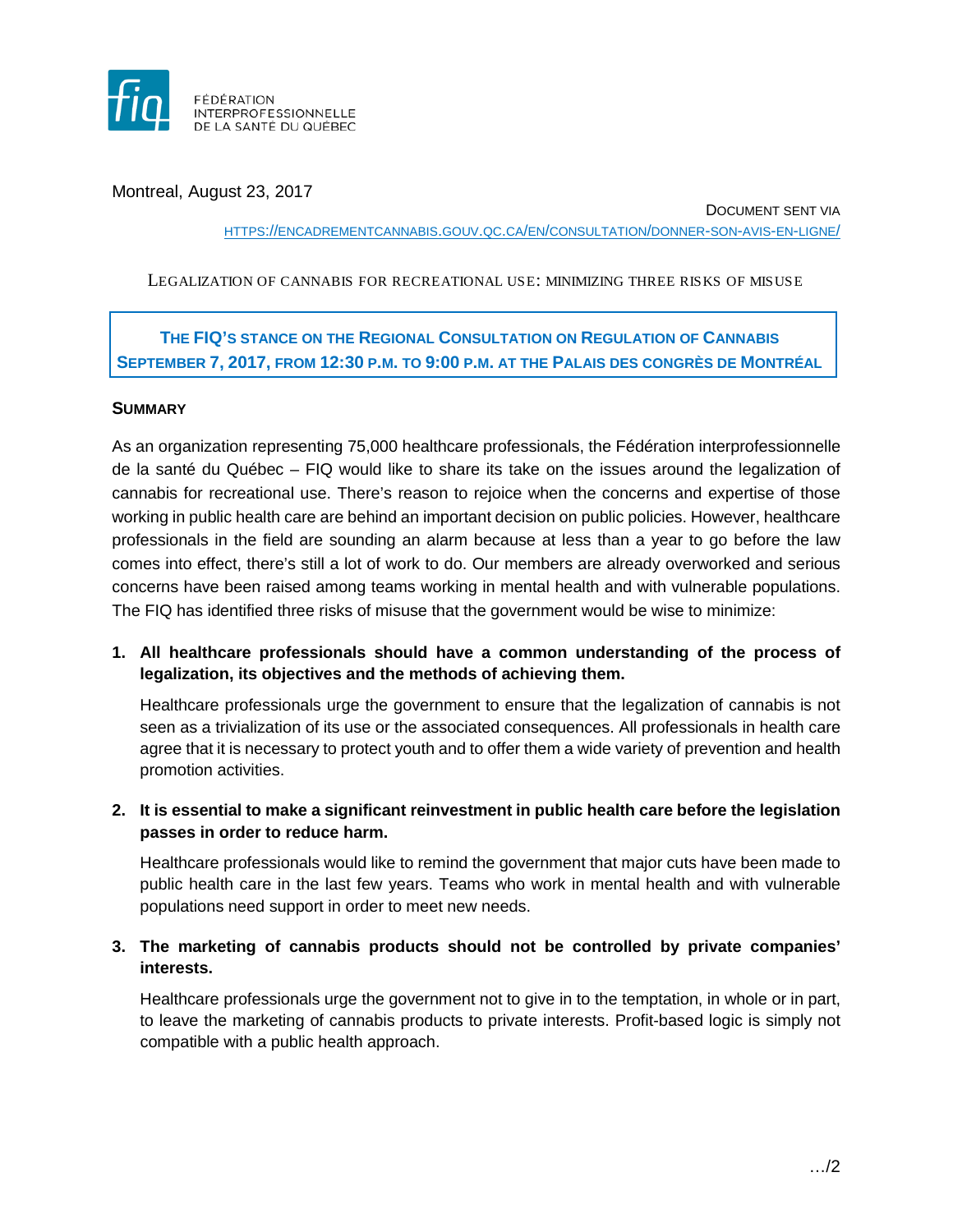#### **INTRODUCTION**

The Fédération interprofessionnelle de la santé du Québec — FIQ represents 75,000 healthcare professionals in nursing and cardio-respiratory care, which includes the majority of nurses, licensed practical nurses, respiratory therapists and clinical perfusionists who work primarily in the public health and social services network. This strong foundation in the health network serves to enrich the FIQ's expertise, which is valued and recognized by decisionmakers from all backgrounds. The organization represents healthcare professionals with varied experience in different areas of the health and social-service network.

As first-hand witnesses of how the health care system operates on a daily basis, healthcare professionals see the effects of socioeconomic inequality on health, as well as the sometimes deplorable impacts of the decisions made at all levels of the political and hierarchical structure. As a labour organization, the FIQ practices proposal-oriented unionism and, through its orientations and decisions, aims to preserve social gains and achieve greater equality and social justice. It represents mostly women healthcare professionals, workers in the public network, patients and citizens.

Buoyed by this mission, the FIQ has always **actively participated in consultations** that are historically significant for Quebec's health and social service system. Whether it concerns the strategic planning within the healthcare system, bills that aim to modify its operation or any other relevant subject, the Federation has always worked to defend the interests and concerns of its members and the population.

It may come as a surprise to many that cannabis is being legalized for recreational use since it can have harmful effects on human health. However, experts agree that the approach behind legalization, harm reduction, allows us to make significant progress in the fight against problems related to the use of psychoactive substances.<sup>(1)</sup>

There's reason to be rejoice when the concerns and expertise of those working in public health care are behind an important decision on public policies. However, **healthcare professionals in the field are sounding an alarm** because at less than a year to go before the law comes into effect, there's still a lot of work to do to properly protect youth. Our members are already overworked and **serious concerns have been raised among teams working in mental health and with vulnerable populations.**

During the Regional Consultation, our intervention will focus on the main risks of misuse; we will address the issues directly associated with the practice of healthcare professionals once there are concrete solutions and a legal framework on the table.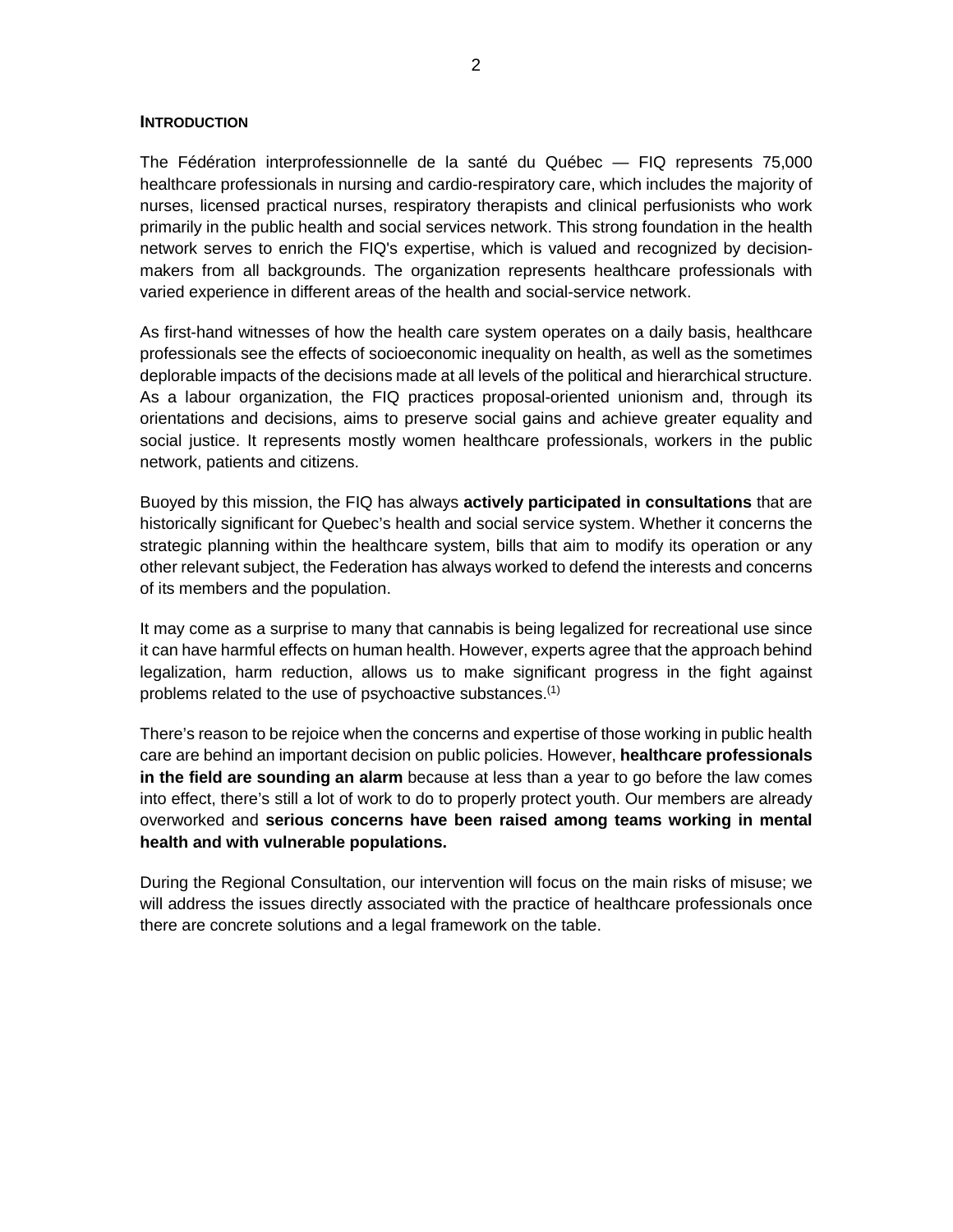#### **CURRENT SITUATION**

Cannabis is a **psychoactive substance that can have harmful effects** on human health.

- ♦ It can affect a person's cognitive and motor functions needed to drive a car or carry out work-related tasks<sup>(1)</sup>
- ♦ Use among youth is particularly risky because their brains are still developing and it can either worsen or even trigger mental disorders $(1)$
- ♦ Improper storage of cannabis and the various products it comes in, such as baked goods, could lead to accidental poisoning among children $(1)$

The effect of cannabis and its potency will vary with the method of consumption (smoking, vaporizing, eating, topical application, etc.). It is complex, perhaps even impossible, to establish doses for therapeutic purposes for each method of consumption.

On April 1, 2014, the *Marihuana for Medical Purposes Regulations* came into effect. In August 2016, it was replaced by the *[Access to Cannabis for Medical Purposes Regulations](http://laws-lois.justice.gc.ca/eng/regulations/SOR-2016-230/index.html)*. Under this regulation, Quebec doctors can sign a medical form allowing patients to purchase the amount needed for their medical condition directly from an authorized producer. The use of cannabis for medical purposes is not a recognized treatment and can only be used within a research framework.(2)

On April 13, 2017, the Canadian government introduced Bill [C-45, legislation on the](http://www.parl.ca/DocumentViewer/en/42-1/bill/C-45/first-reading)  [legalization of cannabis for recreational use.](http://www.parl.ca/DocumentViewer/en/42-1/bill/C-45/first-reading) The bill, if adopted by the federal parliament, will come into force in summer 2018. While the federal government will be responsible for regulating production, adopting health and safety standards and establishing criminal prohibitions for cannabis, Quebec will be responsible for:

- ♦ Prevention
- ♦ Health promotion
- ♦ Public safety, including road safety
- ♦ Workplace management
- ♦ Distribution, sales and compliance with regulations
- ♦ Permit granting
- ♦ Sales and distribution monitoring

Quebec will prepare a framework bill to outline its guidelines on cannabis legalization which will be tabled at the National Assembly in fall 2017.

### **1- All healthcare professionals should have a common understanding of the process of legalization, its objectives and the methods of achieving them.**

Healthcare professionals urge the government to ensure that the legalization of cannabis is not seen as a trivialization of its use or the associated consequences.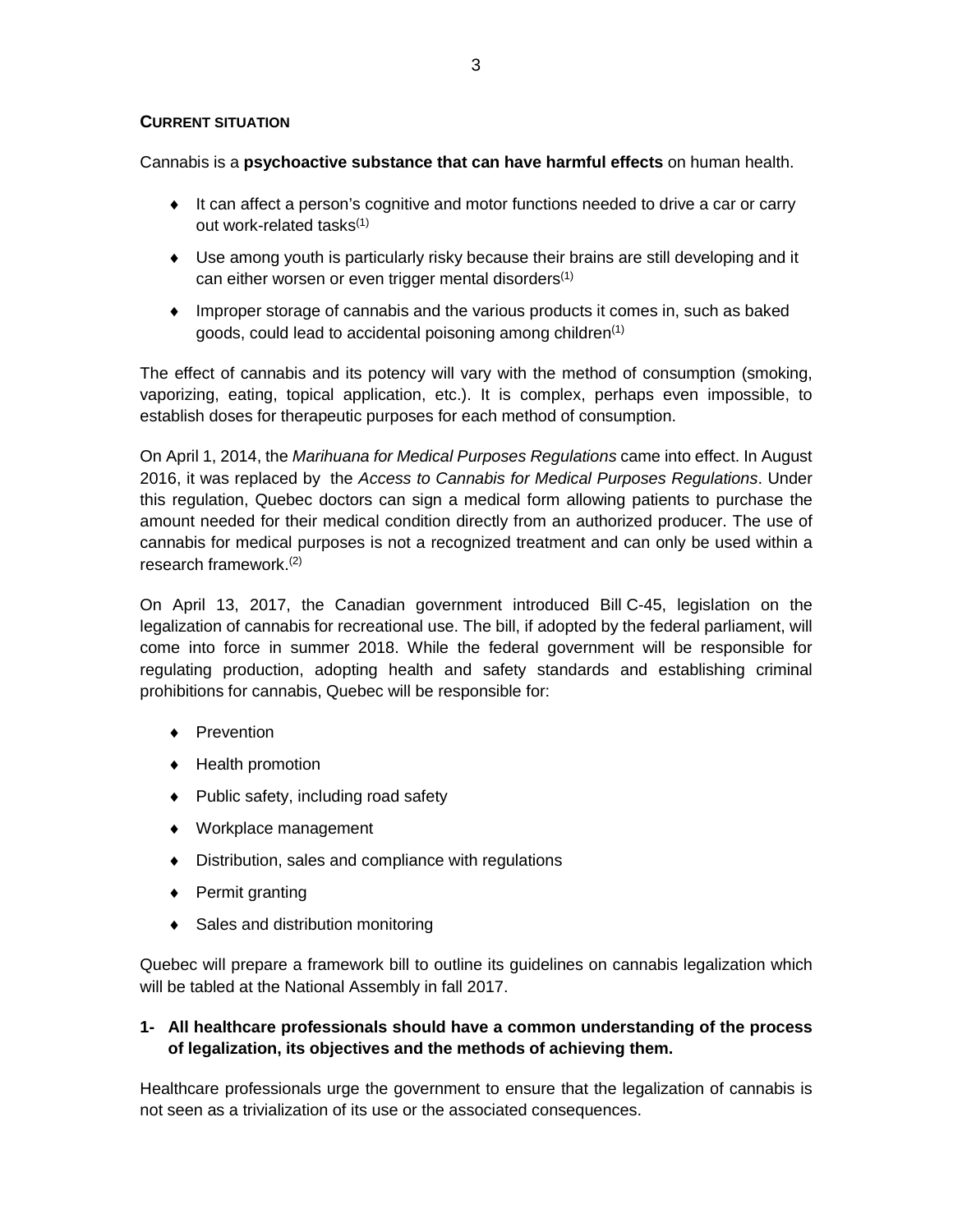In 2016, in a survey conducted for the Association pour la santé publique du Québec (ASPQ), findings showed that Quebecers think the government wants to legalize cannabis:(3)

- ♦ Out of opportunism (40%)
- ♦ To take control of the market (34%)
- ♦ **In the interest of public health** (15%)
- ♦ To acknowledge that cannabis use is not a problem (6%)
- ◆ Other reasons (5%)

Only 15% of respondents felt that the legalization of cannabis for recreational use was being done primarily in the interest of public health. Therefore, there is still a lot of work to be done to **clarify this legislation in the public eye**.<sup>(3)</sup> Since cannabis is not a benign substance, legalizing it for recreational use raises several questions regarding health, education and public safety. Experts agree that the reasoning behind the legalization (to reduce harm) allows for progress in the fight against problems related to the use of psychoactive substances.  $(1,4,5)$ For example:

- $\triangle$  Because cannabis is illegal, users have no control over the quality of the product they acquire $(1)$
- $\bullet$  The black market generates violence between rival groups for shares of the market<sup>(1)</sup>
- ♦ Criminalization of cannabis use makes it difficult to access health and social services for those in need $(1)$
- ♦ Criminalization clearly generates significant legal costs that could be put toward financing activities for preventing cannabis consumption $(4)$

To achieve the objectives behind the legalization of cannabis products for recreational use, the government must educate and inform the public and, above all, **adopt measures to**  develop an environment that promotes a healthy lifestyle.<sup>(6)</sup> To minimize harm, we need to simultaneously develop framework measures to safeguard:

- $\bullet$  The physical environment, for example, by ensuring that cannabis dispensaries should be a minimum distance from schools
- ♦ The sociocultural environment, for example, by studying the reasons why some believe that since cannabis products are natural, that they don't pose a threat to human health
- ♦ The political environment, for example, by updating a policy on drug use in the workplace
- ♦ The economy, for example, by introducing a tax on cannabis products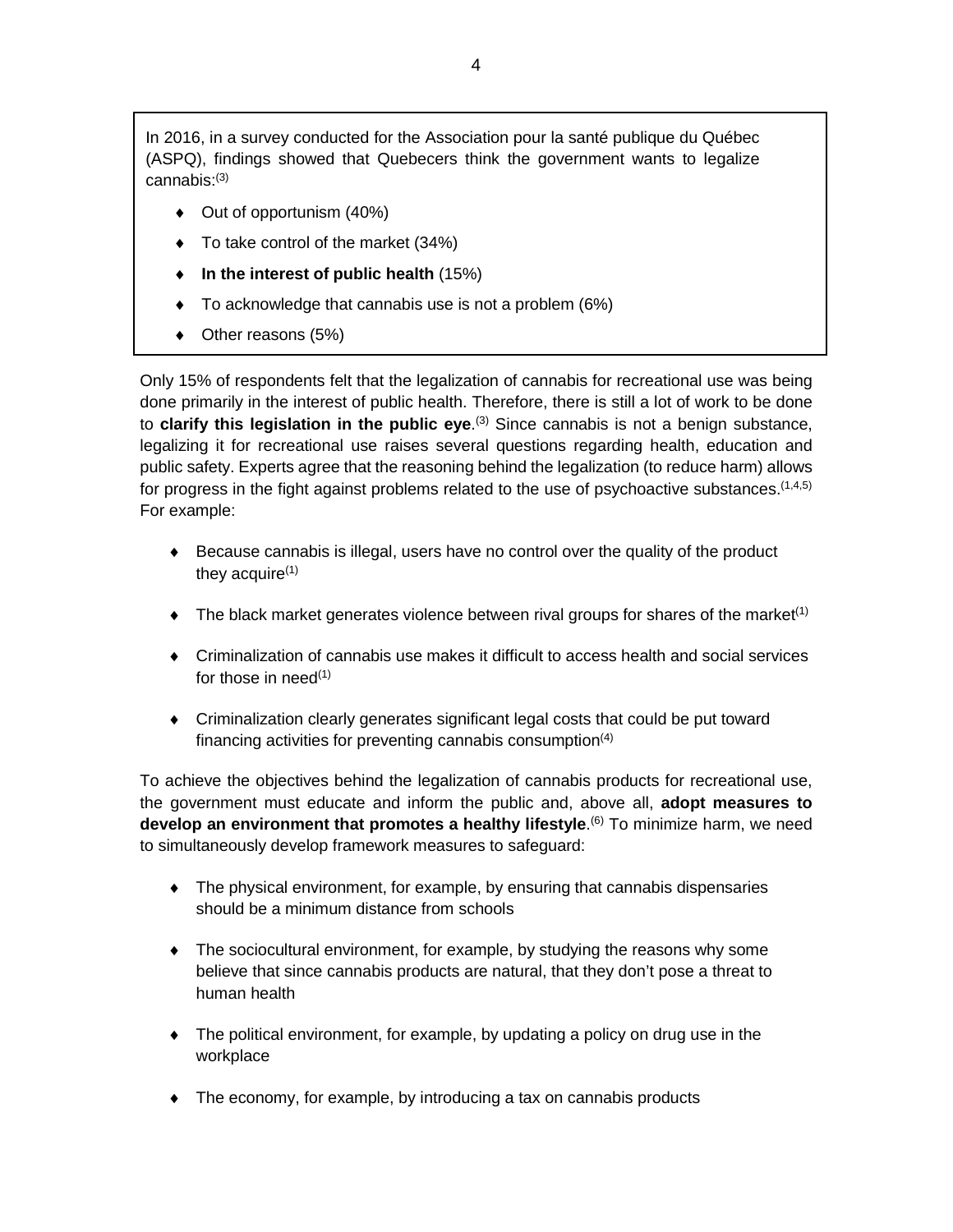There is a general consensus that it is **imperative to protect youth** by delaying the age of initiation of use  $(1,4,5)$  and to develop a wide range of activities for prevention and health promotion.

# **2- It is essential to make a significant reinvestment in public health care before the legislation passes in order to reduce harm.**

Healthcare professionals would like to remind the government that major cuts were made to activities for prevention and health protection and promotion between 2013 and 2017.

- ♦ Notwithstanding the new cuts to institutions between 2016 and 2017, public health faced a shortfall of nearly 40 million dollars.(7)
- The share of the portfolio of the Institut national de santé publique du Québec (INSPQ) financed by the Ministère de la Santé et des Services sociaux (MSSS) went down on average by 5% each year.<sup>(8)</sup>

As a result, there are much fewer public health professionals in the field and they no longer have solid ties with the education system or public safety. What's more, the liberal government began to centralize their activities in 2014.

Despite its key significance for the population, public health has always been a neglected part of Quebec's health system. Quebec's public health activities are not as well funded as in other Canadian provinces<sup>[1](#page-4-0)</sup>.

- ♦ Between 2012 and 2016, provincial governments allocated an average of 6% of their budget to public health, while Quebec only invested 3.2%.<sup>(9)</sup>
- ♦ Over the same period, provincial governments invested an average of \$288 per citizen in public health care, while Quebec only invested \$114 per citizen.<sup>(9)</sup>

The difference in allocation has a huge impact when it comes to rolling out local and provincial measures that are in line with the province's vision of an environment that promotes health. Mobilizing the health, education and public safety sectors also requires immediate access to resources. **Teams who work in mental health and with vulnerable populations need support in order to meet new needs.** We will therefore need the government to make a significant financial investment in the year before cannabis is legalized for recreational use. An eventual tax on cannabis products will not be sufficient to finance this investment because:

♦ Investments are needed well before the legislation comes into force, especially to protect youth

<span id="page-4-0"></span> <sup>1</sup> Unlike other provinces, Quebec's data is based on expenses between 2012 and 2014, as expenses between 2015 and 2016 have not yet been processed by the CIHI.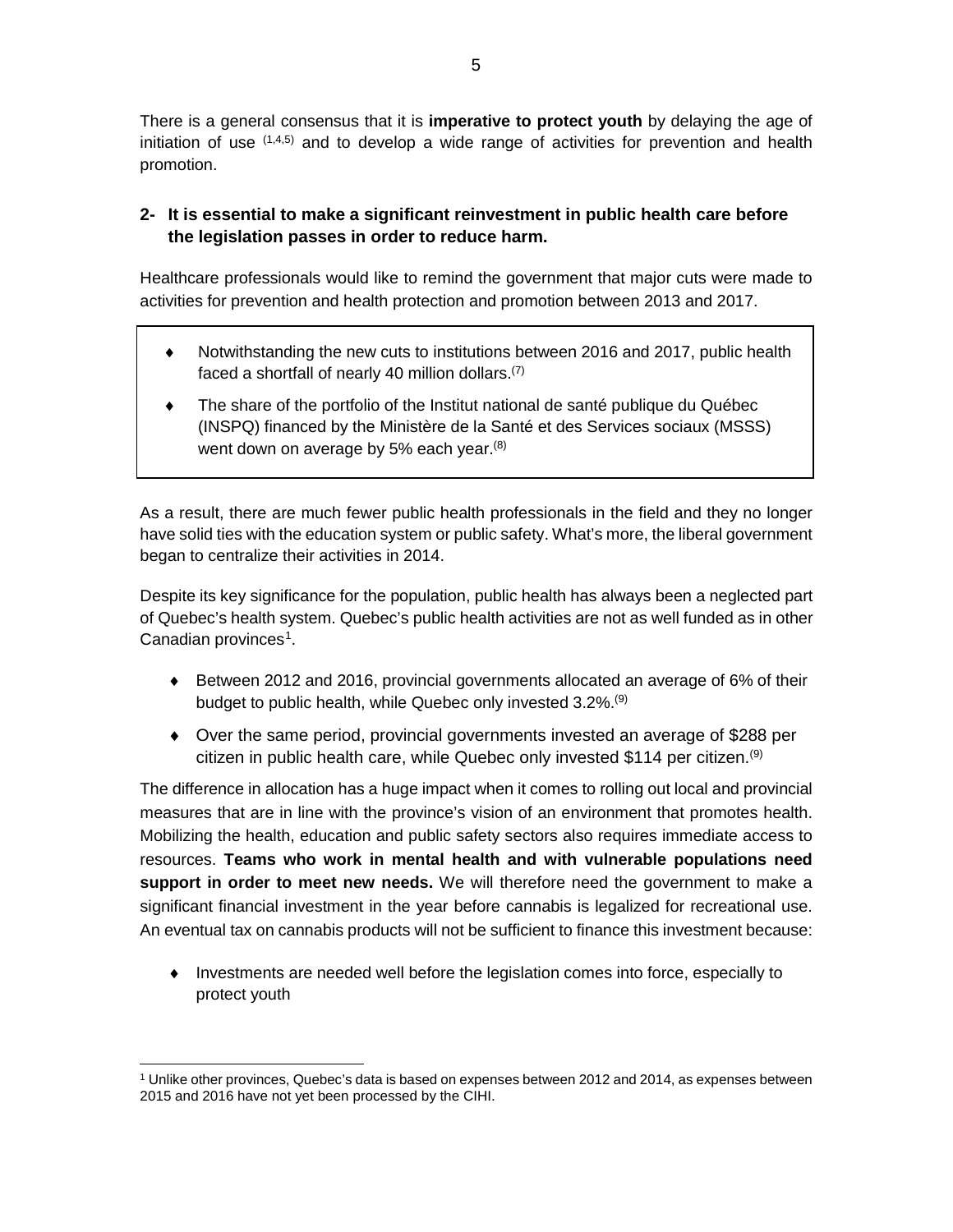- ♦ Revenue will be limited by the government's desire to crack down on the black market. If prices are too high, it may very well encourage consumers to buy cheaper products illegally.
- ♦ Taxes are regressive measures. We must take their impact on underprivileged groups into account in order to not increase their burden with good intentions.

In order for the revenue from an eventual tax on cannabis products to go toward funding framework measures or health promotion activities, the conditions need to be incorporated into legislation.

# **3- The marketing of cannabis products should not be controlled by private companies.**

Healthcare professionals urge the government not to give in to the temptation, in whole or in part, to leave the marketing of cannabis products to private interests. **Profit-based logic is**  simply not compatible with a public health approach.<sup>(4)</sup> Experts say that the increase in cannabis use stems from marketing and not from legalization.<sup> $(1,4)$ </sup> Stakeholders in the cannabis industry are driven by financial incentives to use various marketing techniques to increase the consumption of their products and client loyalty.

- $\bullet$  It is very difficult to separate marketing from a profit-based market logic;<sup>(4)</sup>
- Making it legal to sell cannabis, if supported by marketing strategies, could very well increase public consumption.<sup>(4)</sup>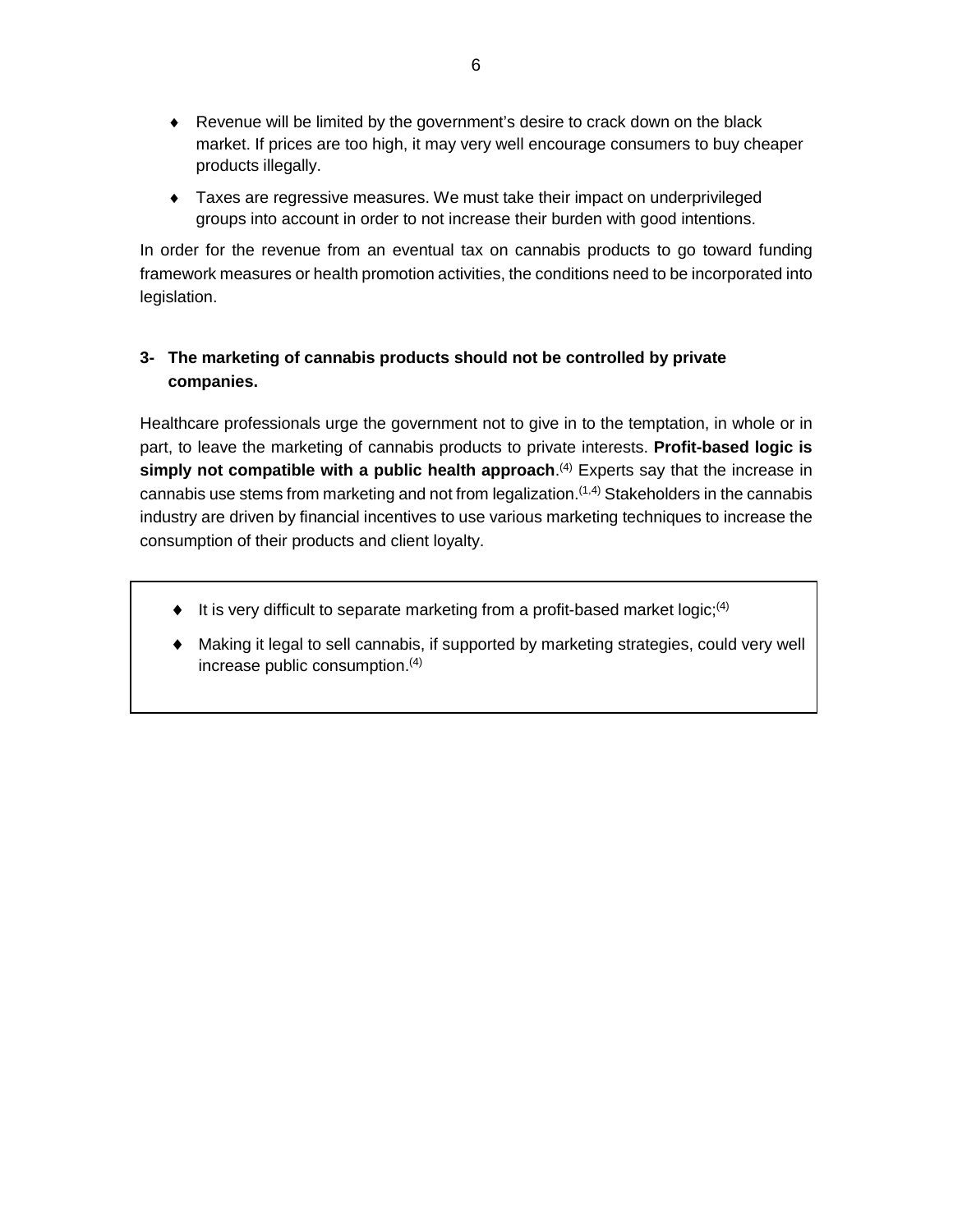In order to counter the profit-based logic, the INSPQ proposes a **not-for-profit approach for production and consumption and to have a governmental body govern regulation**. (4) Remember that just like for tobacco and alcohol, we need to create framework measures for marketing cannabis products.

Marketing strategies are one of the main drivers of profit-based logic. They range from associations with spokespeople and lifestyles to packaging. For example, the wider the variety of products manufacturers can market through different packaging, types and potency, the wider the range of customers it can potentially reach. Manufacturing easily consumable, appealing cannabis products (e.g., chocolate cannabis edibles, candies) allows manufacturers to indirectly target particular groups, like youth.<sup>(4)</sup>

As regards marketing cannabis for medical use vs. recreational use, some feel it is necessary to maintain separate systems. The majority of patients who use cannabis out of necessity rather than choice are of this opinion.<sup>(5)</sup> Others think that a separate system won't be necessary because lifting the ban will mean that people who need cannabis for medical reasons will be able to get it legally. This is the general opinion of the medical community.(5)

### **CONCLUSION**

Healthcare professionals have identified three risks of misuse associated with legalizing cannabis for recreational use, risks that it would be in the government's interest to minimize:

- **1. All healthcare professionals should have a common understanding of the process of legalization, its objectives and the methods of achieving them.**
- **2. It is essential to make a significant reinvestment in public health care before the legislation passes in order to reduce harm.**
- **3. The marketing of cannabis products should not be controlled by private companies' interests.**

The FIQ is awaiting concrete proposals on the subject and the tabling of the framework bill to address issues inherent in the practice of healthcare professionals.